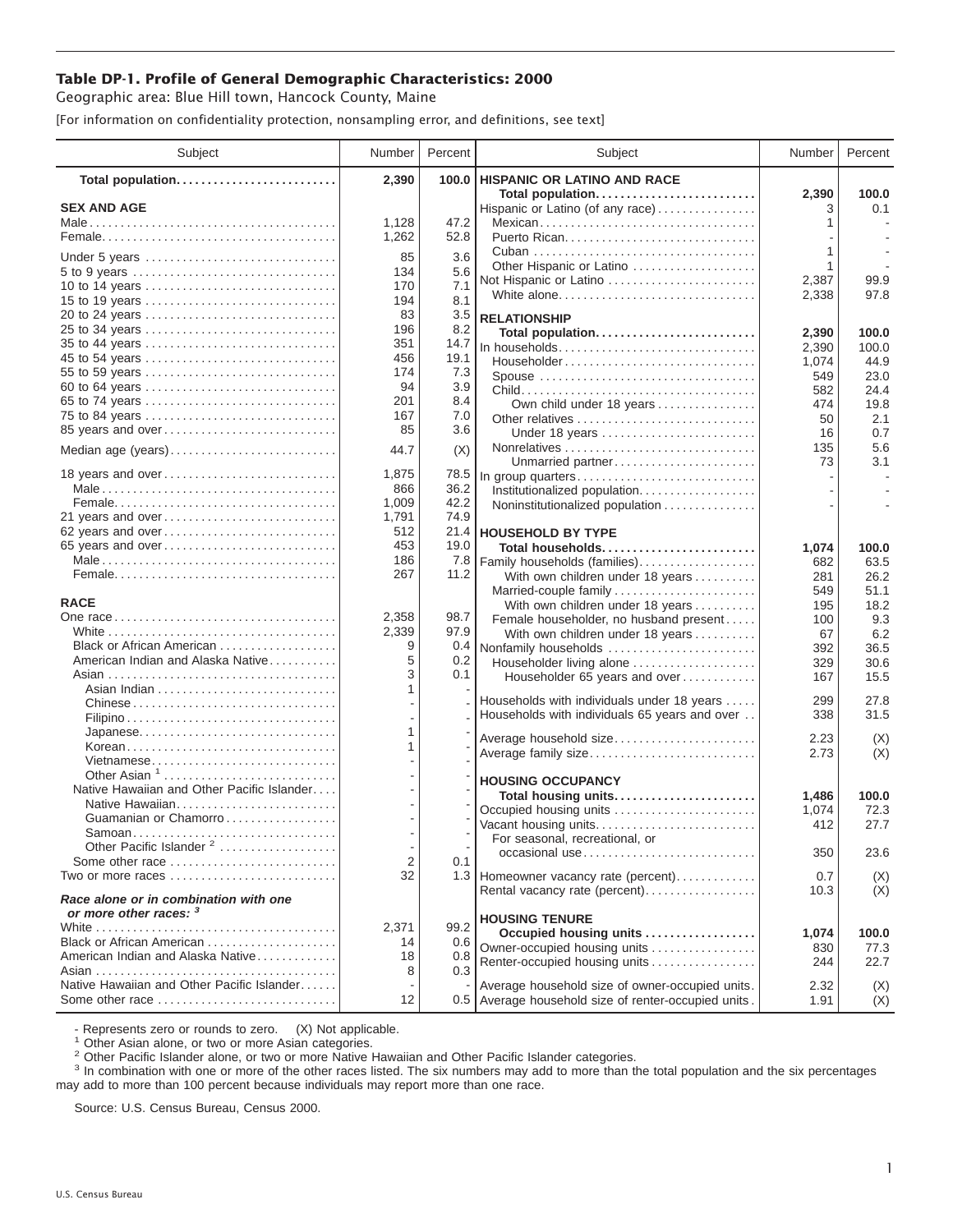## **Table DP-2. Profile of Selected Social Characteristics: 2000**

Geographic area: Blue Hill town, Hancock County, Maine

[Data based on a sample. For information on confidentiality protection, sampling error, nonsampling error, and definitions, see text]

| Subject                                                   | Number     | Percent      | Subject                                                              | Number    | Percent    |
|-----------------------------------------------------------|------------|--------------|----------------------------------------------------------------------|-----------|------------|
| <b>SCHOOL ENROLLMENT</b>                                  |            |              | <b>NATIVITY AND PLACE OF BIRTH</b>                                   |           |            |
| Population 3 years and over                               |            |              | Total population                                                     | 2,390     | 100.0      |
| enrolled in school                                        | 589        |              |                                                                      | 2,335     | 97.7       |
| Nursery school, preschool                                 | 20         | 3.4          | Born in United States                                                | 2,319     | 97.0       |
| Kindergarten                                              | 32         | 5.4          | State of residence                                                   | 1,213     | 50.8       |
| Elementary school (grades 1-8)                            | 252<br>185 | 42.8<br>31.4 | Different state                                                      | 1,106     | 46.3       |
| College or graduate school                                | 100        |              | Born outside United States<br>17.0   Foreign born                    | 16<br>55  | 0.7<br>2.3 |
|                                                           |            |              | Entered 1990 to March 2000                                           | 18        | 0.8        |
| <b>EDUCATIONAL ATTAINMENT</b>                             |            |              | Naturalized citizen                                                  | 19        | 0.8        |
| Population 25 years and over                              | 1,703      | 100.0        |                                                                      | 36        | 1.5        |
| Less than 9th grade                                       | 29         | 1.7          | <b>REGION OF BIRTH OF FOREIGN BORN</b>                               |           |            |
| 9th to 12th grade, no diploma                             | 96         | 5.6          | Total (excluding born at sea)                                        | 55        | 100.0      |
| High school graduate (includes equivalency)               | 518        | 30.4         |                                                                      | 36        | 65.5       |
| Some college, no degree<br>Associate degree               | 352<br>123 | 20.7<br>7.2  |                                                                      | 6         | 10.9       |
| Bachelor's degree                                         | 351        | 20.6         |                                                                      |           |            |
| Graduate or professional degree                           | 234        | 13.7         |                                                                      |           |            |
|                                                           |            |              |                                                                      | 4         | 7.3        |
| Percent high school graduate or higher                    | 92.7       | (X)          | Northern America                                                     | 9         | 16.4       |
| Percent bachelor's degree or higher                       | 34.4       | (X)          | <b>LANGUAGE SPOKEN AT HOME</b>                                       |           |            |
| <b>MARITAL STATUS</b>                                     |            |              | Population 5 years and over                                          | 2,315     | 100.0      |
| Population 15 years and over                              | 1,993      | 100.0        | English only                                                         | 2,222     | 96.0       |
| Never married                                             | 426        | 21.4         | Language other than English                                          | 93        | 4.0        |
| Now married, except separated                             | 1,140      | 57.2         | Speak English less than "very well"                                  | 30        | 1.3        |
| Separated                                                 | 23         | 1.2          | Spanish                                                              | 47        | 2.0<br>0.3 |
|                                                           | 131        | 6.6          | Speak English less than "very well"<br>Other Indo-European languages | 8<br>46   | 2.0        |
|                                                           | 119        | 6.0          | Speak English less than "very well"                                  | 22        | 1.0        |
|                                                           | 273<br>177 | 13.7<br>8.9  | Asian and Pacific Island languages                                   |           |            |
|                                                           |            |              | Speak English less than "very well"                                  |           |            |
| <b>GRANDPARENTS AS CAREGIVERS</b>                         |            |              |                                                                      |           |            |
| Grandparent living in household with                      |            |              | <b>ANCESTRY (single or multiple)</b><br>Total population             | 2,390     | 100.0      |
| one or more own grandchildren under                       |            |              | Total ancestries reported                                            | 2,453     | 102.6      |
| 18 years                                                  | 25         | 100.0        |                                                                      | 3         | 0.1        |
| Grandparent responsible for grandchildren                 |            |              |                                                                      | 18        | 0.8        |
| <b>VETERAN STATUS</b>                                     |            |              |                                                                      | 11        | 0.5        |
| Civilian population 18 years and over                     | 1,868      | 100.0        |                                                                      | 52        | 2.2        |
| Civilian veterans                                         | 300        | 16.1         |                                                                      | 588       | 24.6       |
|                                                           |            |              | French (except Basque) <sup>1</sup><br>French Canadian <sup>1</sup>  | 167<br>68 | 7.0<br>2.8 |
| <b>DISABILITY STATUS OF THE CIVILIAN</b>                  |            |              |                                                                      | 151       | 6.3        |
| NONINSTITUTIONALIZED POPULATION                           | 534        | 100.0        |                                                                      | 12        | 0.5        |
| Population 5 to 20 years<br>With a disability             | 37         | 6.9          |                                                                      | 13        | 0.5        |
| Population 21 to 64 years                                 | 1,329      | 100.0        |                                                                      | 299       | 12.5       |
| With a disability                                         | 134        | 10.1         |                                                                      | 84        | 3.5        |
|                                                           | 47.8       | (X)          |                                                                      | 31        | 1.3        |
|                                                           | 1,195      | 89.9         | Norwegian                                                            | 49<br>88  | 2.1<br>3.7 |
| Percent employed                                          | 83.8       | (X)          |                                                                      | 4         | 0.2        |
| Population 65 years and over                              | 452        | 100.0        |                                                                      | 82        | 3.4        |
| With a disability                                         | 185        | 40.9         |                                                                      | 71        | 3.0        |
|                                                           |            |              |                                                                      | 97        | 4.1        |
| <b>RESIDENCE IN 1995</b>                                  |            |              |                                                                      |           |            |
| Population 5 years and over                               | 2,315      | 100.0        | Subsaharan African                                                   |           |            |
| Same house in 1995<br>Different house in the U.S. in 1995 | 1,515      | 65.4<br>33.2 |                                                                      | 4<br>7    | 0.2<br>0.3 |
| Same county                                               | 769<br>451 | 19.5         |                                                                      | 12        | 0.5        |
|                                                           | 318        | 13.7         | United States or American                                            | 272       | 11.4       |
|                                                           | 118        | 5.1          |                                                                      | 45        | 1.9        |
| Different state                                           | 200        | 8.6          | West Indian (excluding Hispanic groups)                              |           |            |
|                                                           | 31         | $1.3 \mid$   | Other ancestries                                                     | 225       | 9.4        |

-Represents zero or rounds to zero. (X) Not applicable. 1 The data represent a combination of two ancestries shown separately in Summary File 3. Czech includes Czechoslovakian. French includes Alsatian. French Canadian includes Acadian/Cajun. Irish includes Celtic.

Source: U.S. Bureau of the Census, Census 2000.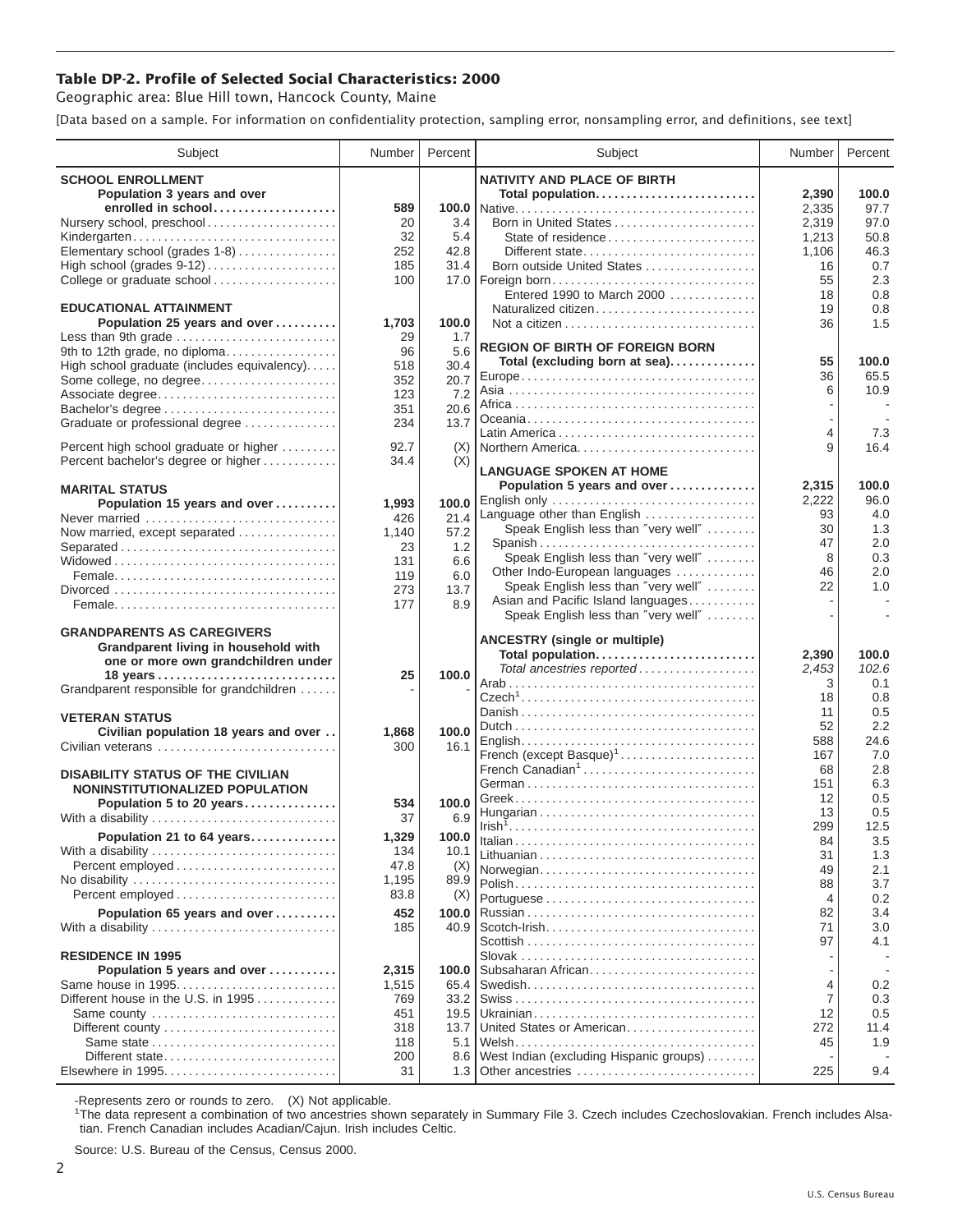## **Table DP-3. Profile of Selected Economic Characteristics: 2000**

Geographic area: Blue Hill town, Hancock County, Maine [Data based on a sample. For information on confidentiality protection, sampling error, nonsampling error, and definitions, see text]

| Subject                                         | Number | Percent | Subject                                                                                | Number        | Percent    |
|-------------------------------------------------|--------|---------|----------------------------------------------------------------------------------------|---------------|------------|
| <b>EMPLOYMENT STATUS</b>                        |        |         | <b>INCOME IN 1999</b>                                                                  |               |            |
| Population 16 years and over                    | 1,955  | 100.0   | Households                                                                             | 1,069         | 100.0      |
| In labor force                                  | 1,215  | 62.1    | Less than \$10,000                                                                     | 113           | 10.6       |
| Civilian labor force                            | 1,215  |         |                                                                                        | 113           | 10.6       |
| Employed                                        | 1,160  |         |                                                                                        | 188           | 17.6       |
|                                                 | 55     |         |                                                                                        | 169           | 15.8       |
| Percent of civilian labor force                 | 4.5    |         | $(X)$ \\ \$35,000 to \$49,999                                                          | 174           | 16.3       |
|                                                 |        |         | \$50,000 to \$74,999                                                                   | 156           | 14.6       |
| Not in labor force                              | 740    |         | $37.9$ \\$75,000 to \$99,999                                                           | 66            | 6.2        |
| Females 16 years and over                       | 1,050  | 100.0   | \$100,000 to \$149,999                                                                 | 62            | 5.8        |
| In labor force                                  | 617    | 58.8    | \$150,000 to \$199,999                                                                 | 22            | 2.1        |
| Civilian labor force                            | 617    | 58.8    | \$200,000 or more                                                                      | 6             | 0.6        |
| Employed                                        | 591    | 56.3    | Median household income (dollars)                                                      | 31,484        | (X)        |
|                                                 |        |         |                                                                                        |               |            |
| Own children under 6 years                      | 105    | 100.0   | With earnings                                                                          | 779           | 72.9       |
| All parents in family in labor force            | 67     | 63.8    | Mean earnings (dollars) <sup>1</sup>                                                   | 40,357        | (X)        |
| <b>COMMUTING TO WORK</b>                        |        |         | With Social Security income<br>Mean Social Security income $(dollars)1$                | 375<br>10,216 | 35.1       |
| Workers 16 years and over                       | 1,142  | 100.0   | With Supplemental Security Income                                                      | 31            | (X)<br>2.9 |
| Car, truck, or van - - drove alone              | 902    | 79.0    | Mean Supplemental Security Income                                                      |               |            |
| Car, truck, or van - - carpooled                | 52     | 4.6     | $\text{(dollars)}^1 \dots \dots \dots \dots \dots \dots \dots \dots \dots \dots \dots$ | 4,468         | (X)        |
| Public transportation (including taxicab)       |        |         | With public assistance income                                                          | 15            | 1.4        |
|                                                 | 67     | 5.9     | Mean public assistance income $(dollars)1 \ldots$ .                                    | 1,980         | (X)        |
| Other means                                     | 13     |         | 1.1 With retirement income                                                             | 206           | 19.3       |
| Worked at home                                  | 108    | 9.5     | Mean retirement income $(dollars)1$                                                    | 14,590        | (X)        |
| Mean travel time to work $(minutes)^1$          | 22.9   | (X)     |                                                                                        |               |            |
|                                                 |        |         | Families                                                                               | 675           | 100.0      |
| <b>Employed civilian population</b>             |        |         | Less than \$10,000                                                                     | 30            | 4.4        |
| 16 years and over                               | 1,160  |         |                                                                                        | 51            | 7.6        |
| <b>OCCUPATION</b>                               |        |         | \$15,000 to \$24,999                                                                   | 112           | 16.6       |
| Management, professional, and related           |        |         | \$25,000 to \$34,999                                                                   | 90            | 13.3       |
| occupations                                     | 434    |         |                                                                                        | 116           | 17.2       |
| Service occupations                             | 210    |         |                                                                                        | 144           | 21.3       |
| Sales and office occupations                    | 252    |         |                                                                                        | 55            | 8.1        |
| Farming, fishing, and forestry occupations      | 25     |         |                                                                                        | 49            | 7.3        |
| Construction, extraction, and maintenance       |        |         | \$150,000 to \$199,999                                                                 | 22            | 3.3        |
| occupations                                     | 142    |         | 12.2 \$200,000 or more                                                                 | 6             | 0.9        |
| Production, transportation, and material moving |        |         | Median family income (dollars)                                                         | 41,687        | (X)        |
| occupations                                     | 97     | 8.4     | Per capita income $(dollars)^1$                                                        |               |            |
|                                                 |        |         | Median earnings (dollars):                                                             | 19,189        | (X)        |
| <b>INDUSTRY</b>                                 |        |         | Male full-time, year-round workers                                                     | 28,200        | (X)        |
| Agriculture, forestry, fishing and hunting,     | 41     | 3.5     | Female full-time, year-round workers                                                   | 23,616        | (X)        |
|                                                 | 137    | 11.8    |                                                                                        |               |            |
| Manufacturing                                   | 76     | 6.6     |                                                                                        | Number        | Percent    |
| Wholesale trade                                 | 19     | 1.6     |                                                                                        | below         | below      |
|                                                 | 78     | 6.7     |                                                                                        | poverty       | poverty    |
| Transportation and warehousing, and utilities   | 32     | 2.8     | Subject                                                                                | level         | level      |
|                                                 | 22     | 1.9     |                                                                                        |               |            |
| Finance, insurance, real estate, and rental and |        |         |                                                                                        |               |            |
|                                                 | 62     | 5.3     | <b>POVERTY STATUS IN 1999</b>                                                          |               |            |
| Professional, scientific, management, adminis-  |        |         | Families                                                                               | 63            | 9.3        |
| trative, and waste management services          | 125    | 10.8    | With related children under 18 years                                                   | 44            | 15.4       |
| Educational, health and social services         | 355    | 30.6    | With related children under 5 years                                                    | 13            | 23.6       |
| Arts, entertainment, recreation, accommodation  |        |         | Families with female householder, no                                                   |               |            |
| and food services                               | 69     | 5.9     | husband present                                                                        | 22            | 21.0       |
| Other services (except public administration)   | 101    | 8.7     | With related children under 18 years                                                   | 22            | 31.4       |
| Public administration                           | 43     | 3.7     | With related children under 5 years                                                    | 10            | 47.6       |
|                                                 |        |         |                                                                                        |               |            |
| <b>CLASS OF WORKER</b>                          |        |         |                                                                                        | 321           | 13.5       |
| Private wage and salary workers                 | 742    |         | 64.0 18 years and over                                                                 | 218           | 11.7       |
| Government workers                              | 151    | 13.0    | 65 years and over                                                                      | 58            | 12.8       |
| Self-employed workers in own not incorporated   |        |         | Related children under 18 years                                                        | 85            | 17.4       |
|                                                 | 259    | 22.3    | Related children 5 to 17 years                                                         | 64            | 15.3       |
| Unpaid family workers                           | 8      | 0.7     | Unrelated individuals 15 years and over                                                | 137           | 26.8       |

-Represents zero or rounds to zero. (X) Not applicable.

<sup>1</sup>If the denominator of a mean value or per capita value is less than 30, then that value is calculated using a rounded aggregate in the numerator. See text.

Source: U.S. Bureau of the Census, Census 2000.